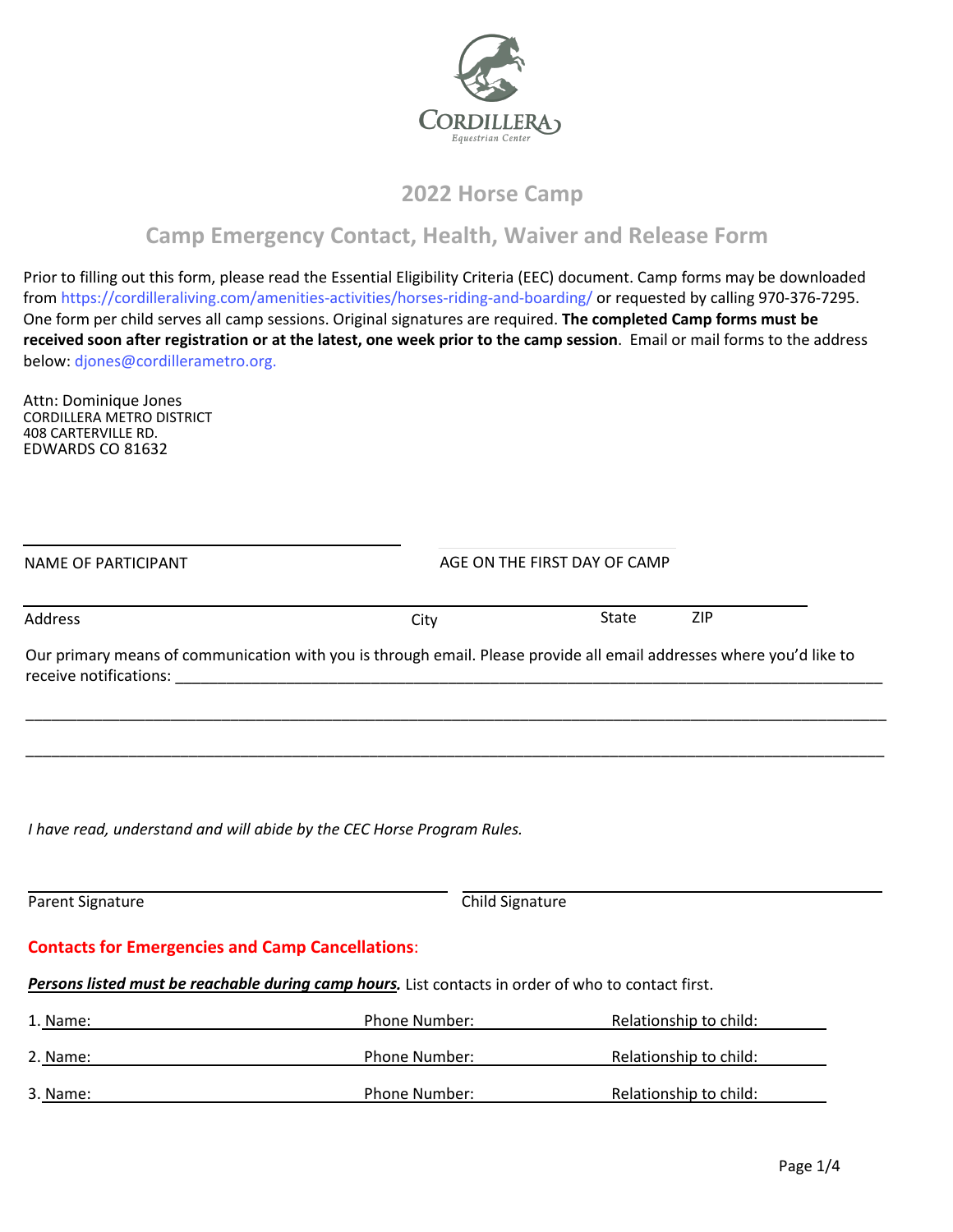### NAME OF PARTICIPANT

### **Persons Authorized for Child Pick-Up (in addition to emergency contacts listed on previous page)**

Camp staff will not release your child unless proper photo identification is shown daily by the persons listed. Print clearly and *remember to include yourself* if you plan to pick-up your child from camp.

### **MEDICAL INFORMATION and SPECIAL CONSIDERATIONS**

*Check any that apply to your child. With awareness of your child's needs, staff may be able to modify activities and techniques for inclusiveness prior to the start of the camp.* 

| $\Box$ No specific medical or behavioral condition                                                                                                                                                        |
|-----------------------------------------------------------------------------------------------------------------------------------------------------------------------------------------------------------|
| $\Box$ Food allergies – please specify $\Box$                                                                                                                                                             |
| $\Box$ Non-food allergies -please specify                                                                                                                                                                 |
| □ Any physical, emotional or behavioral conditions, including cognitive, LD, ADD, ADHD, or autism requiring medication,<br>treatment, special restrictions or considerations while at camp-Please specify |

- List triggers, signs or symptoms for these conditions:
- What techniques do you recommend in managing your child's behavior:

List activities from which the camper should be exempted for health reasons or require special accommodations:

*Please note that it is your responsibility to supply any necessary medical equipment that relates to a specific medical condition.*

**Medications:** List below all medications, including EpiPen, asthma inhaler, over-the-counter or nonprescription drugs, taken regularly. *If your child needs to take medication or you expect camp staff to dispense medication to your child during camp hours, you must also complete the separate Medication Dispensing Information, Waiver and Release form.*

| $\bullet$ MEDICATION | <b>DOSAGE</b> | SPECIFIC TIME TAKEN | REASON FOR TAKING |
|----------------------|---------------|---------------------|-------------------|
| $\bullet$ MEDICATION | <b>DOSAGE</b> | SPECIFIC TIME TAKEN | REASON FOR TAKING |

 $\Box$  Check box if your child is taken off a particular medication in the summer.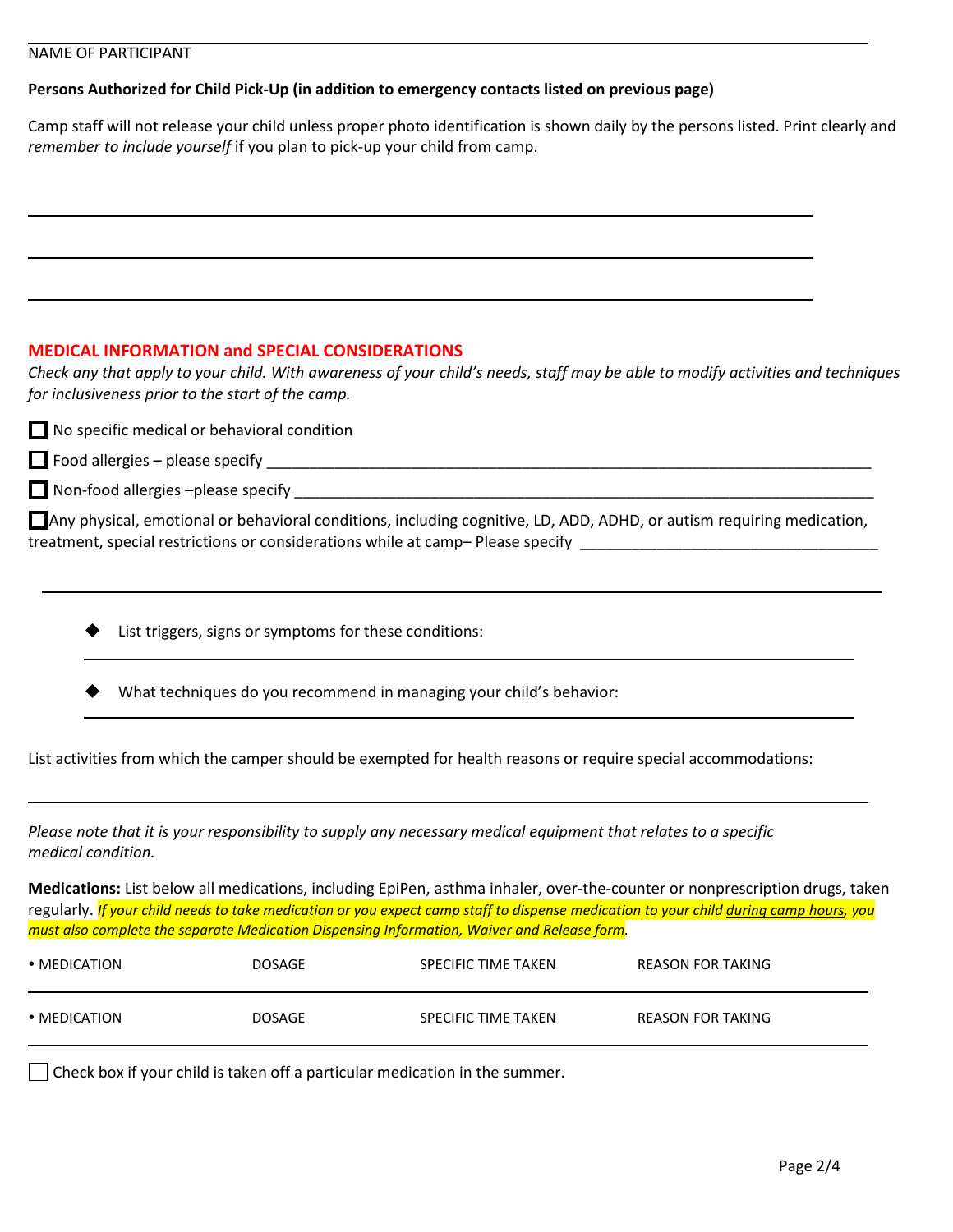## **HEALTH INSURANCE / PHYSICIAN**

| <b>Insurance Company</b>                                                                                                                                                                                                                                                                                                                                                                                                                                                                     |
|----------------------------------------------------------------------------------------------------------------------------------------------------------------------------------------------------------------------------------------------------------------------------------------------------------------------------------------------------------------------------------------------------------------------------------------------------------------------------------------------|
| Policy/Group Number                                                                                                                                                                                                                                                                                                                                                                                                                                                                          |
| Participant ID Number                                                                                                                                                                                                                                                                                                                                                                                                                                                                        |
| Physician's name                                                                                                                                                                                                                                                                                                                                                                                                                                                                             |
| Office Phone Number <b>Example 20</b>                                                                                                                                                                                                                                                                                                                                                                                                                                                        |
| Date of last Tetanus shot (mm/dd/yyyy) __________ Immunizations: Are the child's immunizations current?    Yes    No                                                                                                                                                                                                                                                                                                                                                                         |
| Past Medical Treatment: Please list any major medical treatment within the last year:                                                                                                                                                                                                                                                                                                                                                                                                        |
| Notification: When you want to be notified for <i>minor</i> injuries (e.g. scrape, non-allergic bee sting, bloody nose, sliver) that do<br>not limit participation?   immediately   at camper pick up                                                                                                                                                                                                                                                                                        |
| <b>Permission to Secure Treatment</b>                                                                                                                                                                                                                                                                                                                                                                                                                                                        |
| Camp staff are certified in First Aid, CPR, AED, EpiPen and asthma inhaler assistance. They will take whatever emergency medical<br>measures are deemed necessary for the protection and safety of the camper within their training.                                                                                                                                                                                                                                                         |
| In the event of any emergency, I authorize the Eagle River Fire Protection District/ Eagle County Ambulance District to<br>secure from any licensed hospital, physician and/or medical personnel any treatment deemed necessary for me or my<br>minor child/ward's immediate care and agree that I will be responsible for payment of any and all medical services<br>rendered. I understand that this authorization includes transporting my child by ambulance if necessary to the nearest |

medical treatment facility if I am unable to be reached first.

SIGNATURE OF PARENT OR GUARDIAN DATE

PRINTED NAME